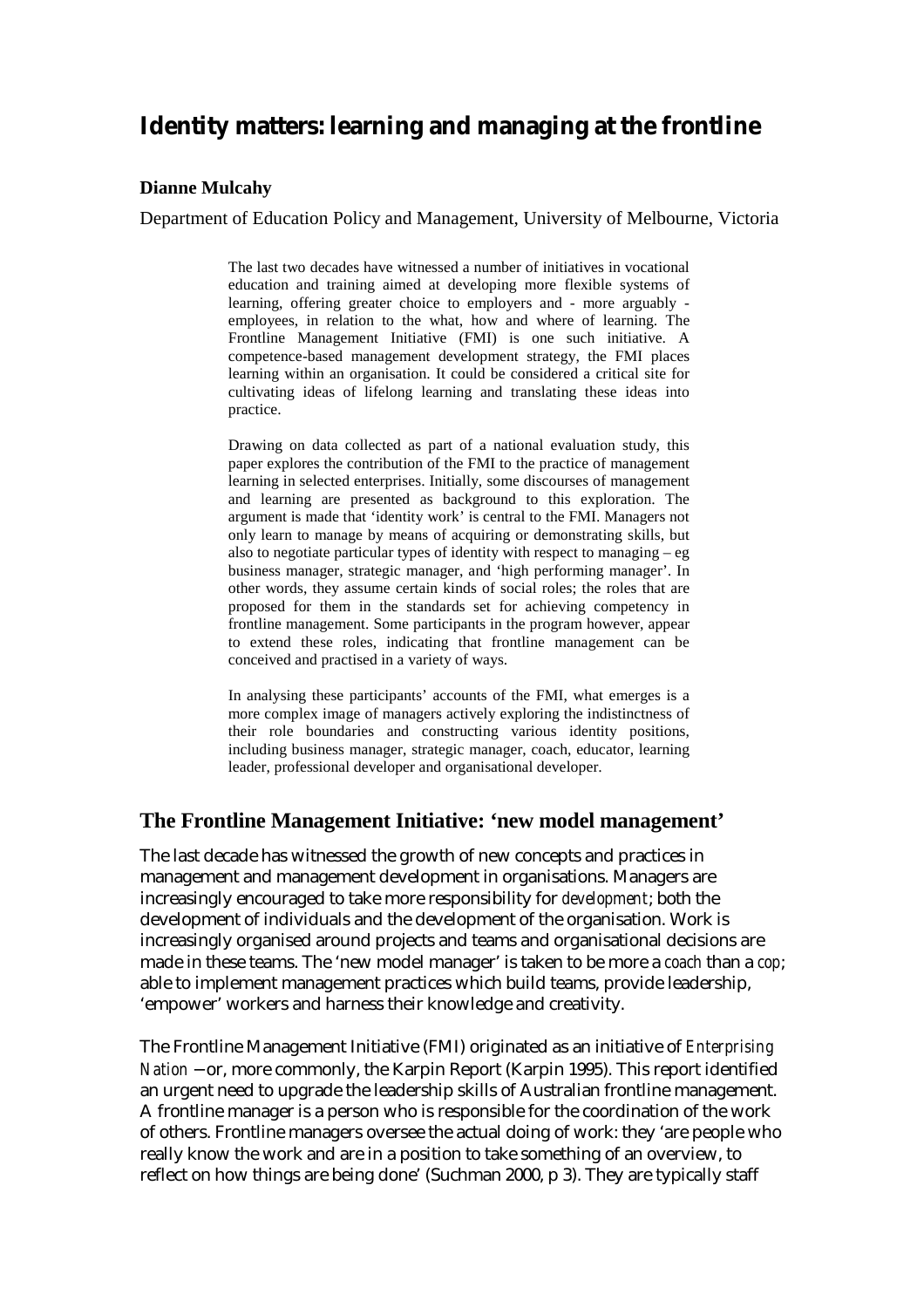who are described as coordinators, supervisors, first line managers, junior managers, team leaders, leading hands, office managers and the like.

The FMI is a competence-based management development strategy which places learning within an organisation and links management performance to the achievement of business outcomes. Competency standards form the foundation of this strategy. These standards do not relate to any specific job functions; rather, they relate to a set of skills. The eleven competencies and their elements are as follows:

| <b>Leading by example</b>                                                |                                                                                                                                                                           |  |
|--------------------------------------------------------------------------|---------------------------------------------------------------------------------------------------------------------------------------------------------------------------|--|
| Unit                                                                     | <b>Element</b>                                                                                                                                                            |  |
| 1. Manage personal work priorities<br>and professional development       | 1.1 Manage self<br>1.2 Set and meet work priorities<br>1.3 Develop and maintain professional competence                                                                   |  |
| 2. Provide leadership in the workplace                                   | 2.1 Model high standards of management performance<br>2.2 Enhance the enterprise's image<br>2.3 Influence individuals and teams positively<br>2.4 Make informed decisions |  |
| Leading, coaching, facilitating and empowering others                    |                                                                                                                                                                           |  |
| Unit                                                                     | <b>Element</b>                                                                                                                                                            |  |
| 3. Establish and manage effective<br>workplace relationships             | 3.1 Gather, convey and receive information and ideas<br>3.2 Develop trust and confidence<br>3.3                                                                           |  |
| 4. Participate in, lead and facilitate<br>work teams                     | 4.1 Participate in team planning<br>4.2 Develop team commitment and cooperation<br>4.3                                                                                    |  |
| <b>Creating best practice</b>                                            |                                                                                                                                                                           |  |
| Unit                                                                     | <b>Element</b>                                                                                                                                                            |  |
| 5. Manage operations to achieve<br>planned outcomes                      | 5.1 Plan resource use to achieve profit/productivity<br>targets<br>$5.2 \ldots$                                                                                           |  |
| 6. Manage workplace information                                          | 6.1 Identify and source information needs<br>$6.2 \ldots$                                                                                                                 |  |
| 7. Manage quality customer service                                       | 7.1 Plan to meet internal and external customer<br>requirements<br>7.2                                                                                                    |  |
| 8. Develop and maintain a safe<br>workplace and environment              | 8.1 Access and share legislation, codes and standards<br>$8.2\dots$                                                                                                       |  |
| 9. Implement and monitor continuous<br>improvement systems and processes | 9.1 Implement continuous improvement systems and<br>processes<br>9.2                                                                                                      |  |

Figure 1: Frontline Management Competencies<sup>1</sup>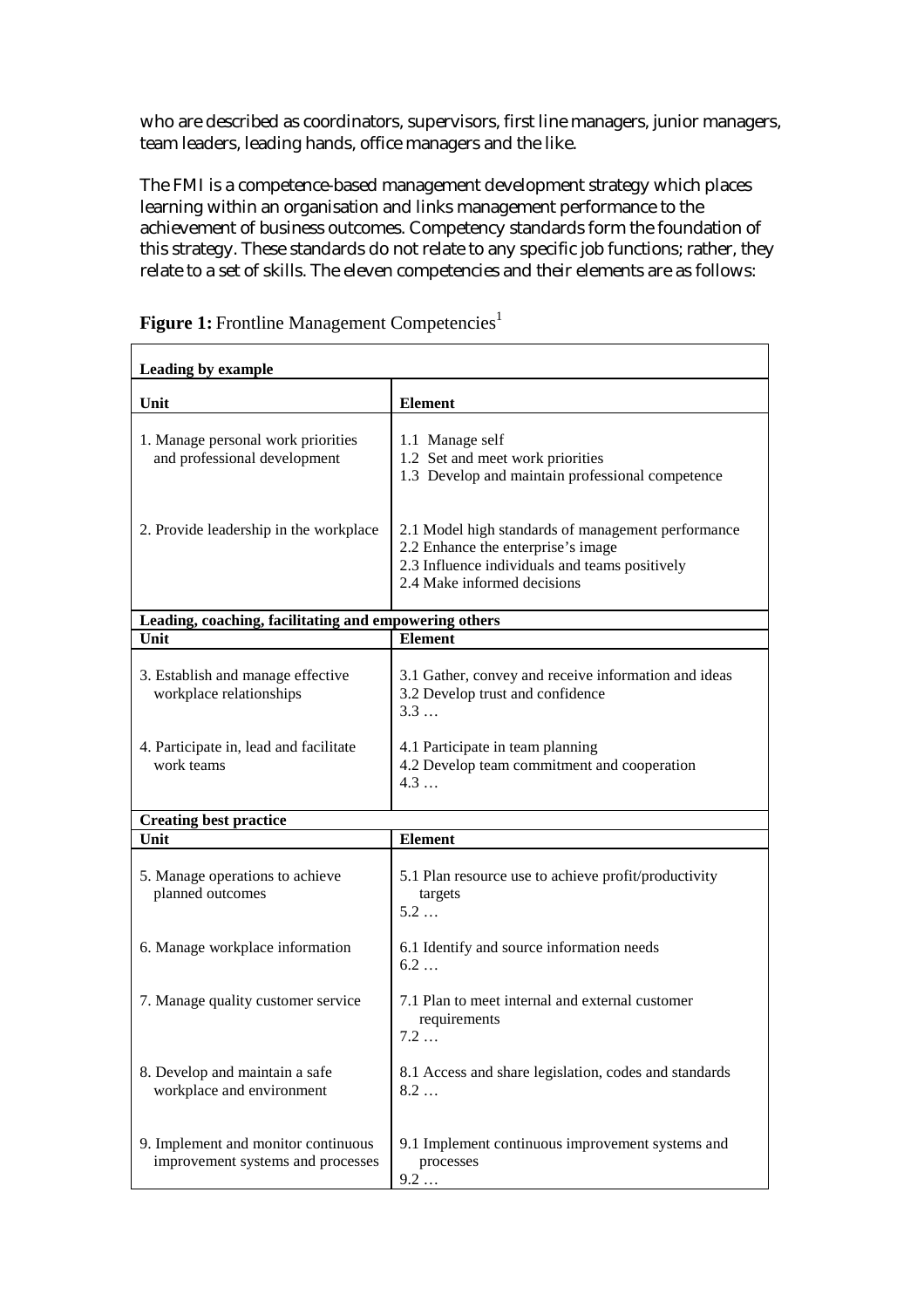| <b>Creating an innovative culture</b>                                       |                                                                 |  |
|-----------------------------------------------------------------------------|-----------------------------------------------------------------|--|
| Unit                                                                        | <b>Element</b>                                                  |  |
| 10. Facilitate and capitalise on<br>change and innovation                   | 10.1 Participate in planning the introduction of change<br>10.2 |  |
| 11. Contribute to the development of<br>a workplace learning<br>environment | 11.1 Create learning opportunities<br>11.2                      |  |

# **Discursive positioning: the high performing frontline manager**

As stated in the introduction to *Frontline Management Competencies*, one of the booklets which forms part of the Frontline Management Development Kit, frontline management competencies 'describe what is expected of high performing frontline managers' (Australian National Training Authority 1998, p 1). The critical words here are 'high performing'. High-performance work organisation is a defining feature of the high-performance workplace. 'A high-performance workplace can be defined as having two or more of the following practices: self-managed teams, problem-solving groups, job rotation, and total quality management' (Kirby 2000, p 31). The FMI seeks to create 'high-performing managers' − in other words, to shape the subjectivity of frontline managers, to make these managers in a particular mould.

Frontline managers are discursively constructed as leaders, facilitators, coaches, creators of best practice and so on. In line with the discourse of high performance, the discourses of identity that wash through these competency standards stress managerial agency − 'participate in, lead and facilitate work teams', 'facilitate and capitalise on change and innovation'. Interestingly, the relationship between learning and managing is somewhat ambiguous. For example, the competencies which comprise 'leading, coaching, facilitating and empowering others' are more commonly associated with educational activity than management activity. Among other things, the frontline manager is represented as a leader of learning and agent of organisational change. This representation embodies a vision of management and learning that has wide appeal.

Each of these subject positions signals that this management development strategy sits squarely within the 'new model management', where the emphasis is on employee learning and development: 'A key feature of (the) transformation in the nature of work is the new, enhanced role for the frontline worker. … Many workers are now asked to contribute their ideas. Quality now depends on everyone involved taking responsibility' (Kirby 2000, p 32). As a management development strategy, the FMI sits comfortably with the kinds of strategic directions that companies are commonly setting today. A national Learning and Development Manager of a large retailer explains the link in these terms:

> Part of our strategic direction is to be innovative and for people to be empowered and so those things are very important. That's how we try to align our learning strategies, so that people take on responsibility for their own learning, so that's one link and certainly the Frontline Management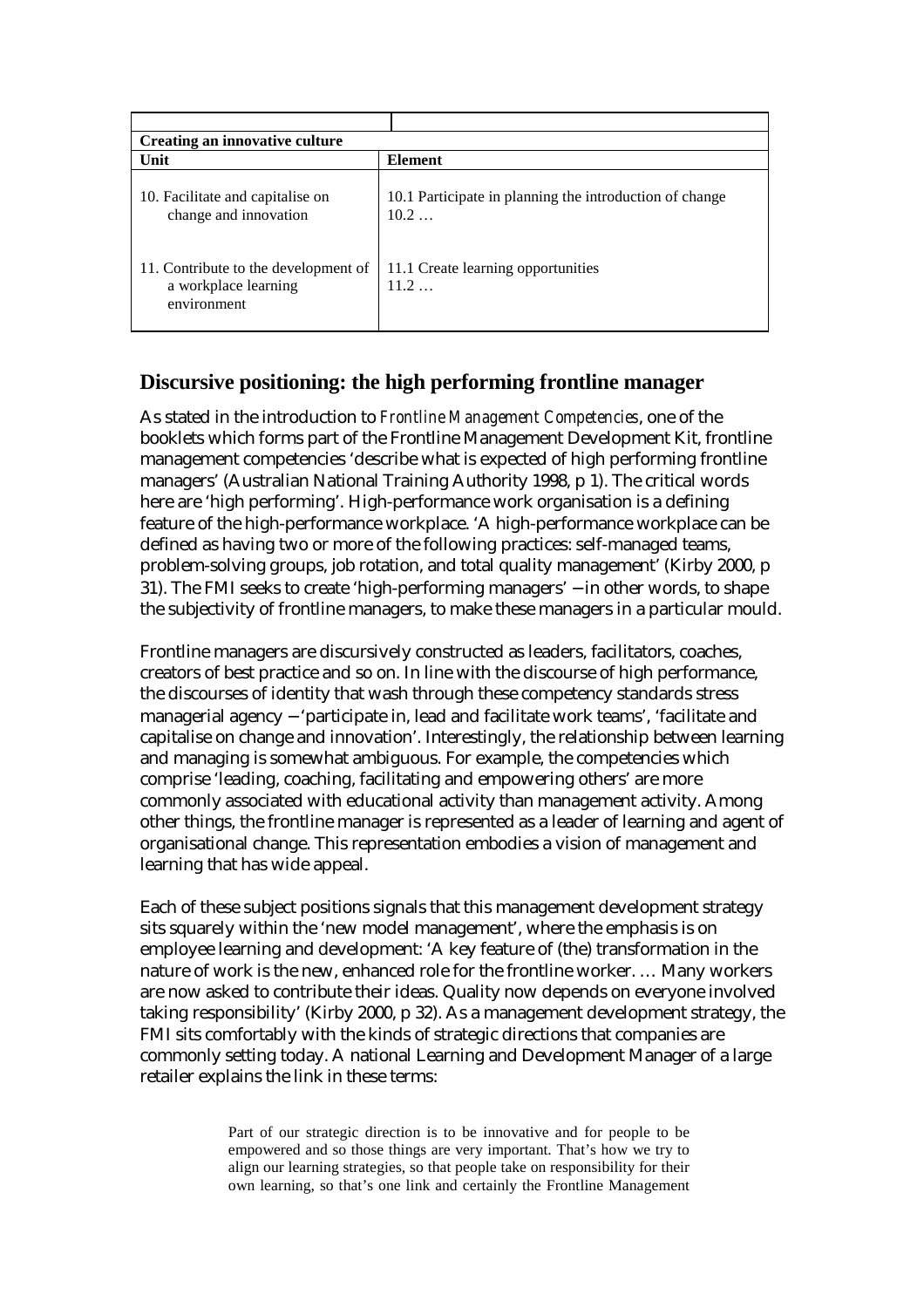Initiative does that, as well as, you know, it has all those principles. As far as the content, certainly leadership skills are very important and the types of competencies are very aligned to our strategic direction of the company.

### **Identity work: Negotiating meanings, skills and selves**

#### *Michelle's story: 'I am a manager and that's what I am'*

Michelle is the Director of a child care centre − a small, not for profit business which provides work-based children's services to a large government organisation. She was one of the first in Australia to undertake the Frontline Management Diploma and successfully complete it:

> At that time, the pilot people would come from the college out to each particular organisation and discuss things with you and do your assessment on the spot in your workplace and they were looking for workplace examples to meet the competencies for FMI. What we found in my case I gather was quite exceptional. For the whole eleven units here, I was able to meet every single competency without doing any work at all, any extra work at all. It was all here in my filing cabinet. I could go there and I could just produce documentation, evidence, and talk about it.

Prior to the development of the FMI, Michelle was enrolled in the Certificate in Small Business:

> So some of us enrolled in that and we did it over a 2 1/2 year period. That was just absolutely fascinating. That was the whole new world and from that point I stopped thinking like an Early Childhood person and looking back on it, that's when I really became a manager.

For Michelle, becoming a manager means that she must stop 'thinking like an Early Childhood person' and start showing 'that we are as good as other business people and managers':

> What I would dearly love to do is to show that people who work in the Early Childhood field are not people who 'muck around with kids all day' because that's what people say to us all the time: 'Aren't you lucky'. I want to show people out there that we are as good as other business people and managers.

Early Childhood professionals work in an industry where little recognition is given to the depth and breadth of their skills. A member of Michelle's staff, and a candidate for the Frontline Management Certificate, speaks to this situation in this way:

> We do a lot more in the room than feeding, changing, playing with the children. We have set goals for the children and we have a program with set activities. It isn't just toys on the floor and have the children crawl around … we do creative things and have learning encouragement.

Taking out a management qualification is one means of gaining recognition and showing 'that people who work in the Early Childhood field are not people who "muck around with kids all day"'. In Michelle's case, achieving the Frontline Management Diploma meant public acknowledgement of the fact that she was performing a managerial role and doing a job equal to any other manager: 'What it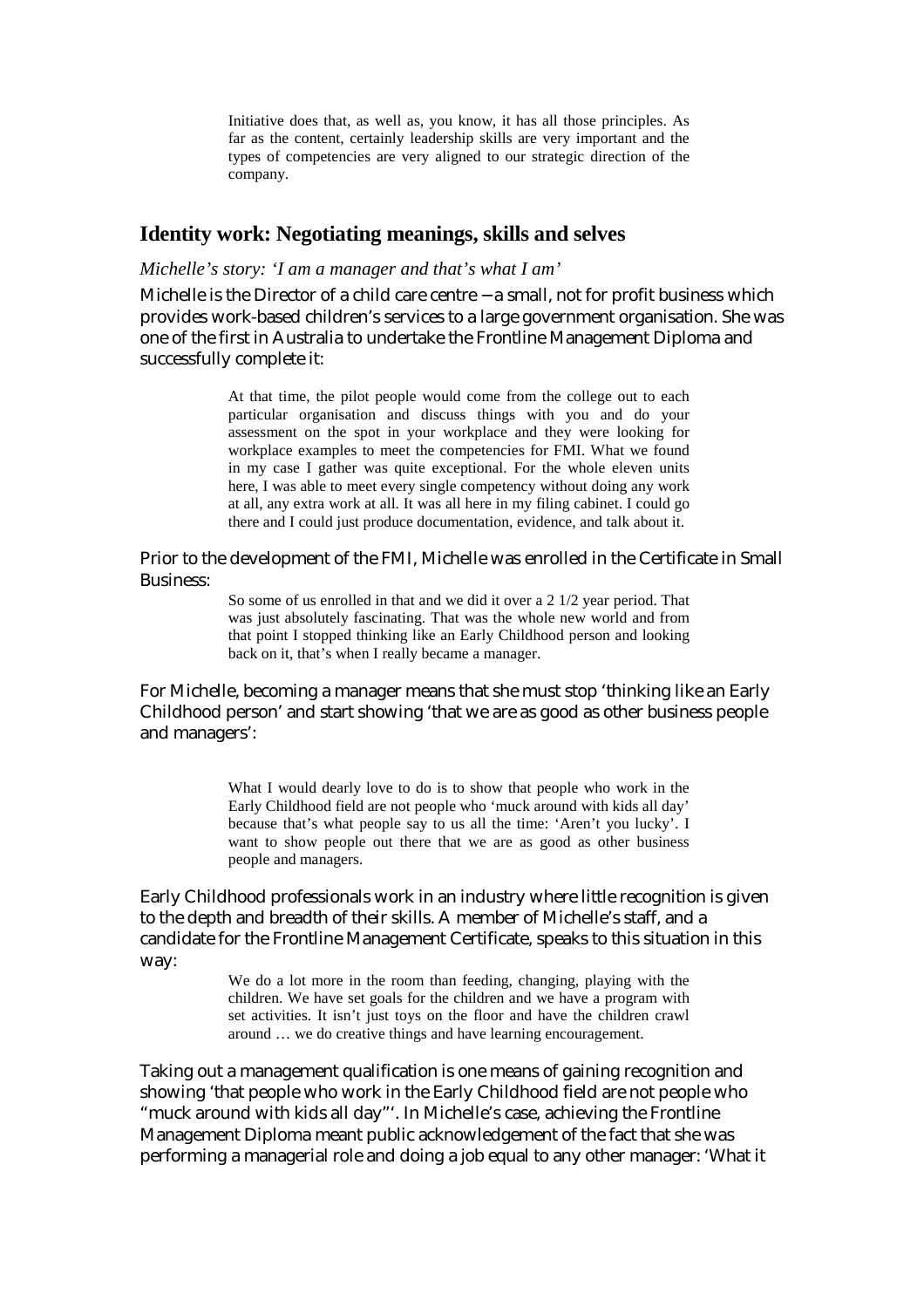actually said to me was: "Hey, you are doing a job that you didn't realise you could do"'.

The competence that Michelle displays in her job underwrites her identity as a manager. In other words, demonstrating management competence is at the same time negotiating a managerial self as well as negotiating recognition by others of this self:2

> Having achieved the Frontline Management Diploma, it changed a lot of people's attitude to what I did. It changed the Committee, and the Committee tends to change each 12 months or two years. In general terms, it's changed the Committee attitude because it's now obvious to everyone because someone externally has recognised that I am a manager and that's what I am, just like my title has been changed recently, nothing else has changed. But the perception is quite different.

The language and concepts of the Frontline Management Initiative are a significant resource for Michelle and her Committee of Management. They provide a platform upon which her identity as a manager can be constructed and shaped: 'My title has been changed recently, nothing else has changed. But the perception is quite different'.

More broadly, the change of title from 'Centre Director' to 'Centre Manager' signals the growth of managerialism within public sector organisations (Clarke and Newman 1997; Pollitt 1993). In other words, it embeds a particular view of management within these organisations. The discourse of management which plays out in these organisations is predominantly a business discourse concerned with commercial growth and development:

> My role just keeps on evolving. I think it is evolving out of frontline management. If I could grow this position more, or this business more, I would, and then I would definitely move out of frontline management into senior management. And then you could have a frontline management layer beneath. That's actually what I would like to do.

#### For Michelle, identification with the roles and responsibilities of the small business manager is very strong:

There were questions posed much earlier in the setting up of this place along the lines of 'Is it something we could outsource and you could take over?' but it would be over my dead body, it just wouldn't be, which is sad in a way. The way to make a profit in children's services would be to own or operate more than one centre and you could then have, for example, one, as in staff, for two or three centres and then you would just put someone in to do the day to day running. You could have one cook, one maintenance person. That would be the way to go about it. … The public has a perception that being with children, there isn't a perception of a business in there at all which is a shame. It can't be anything but a business. It's just a chicken and egg kind of thing.

This identification however, does not exclude interest in the non-business aspects of providing children's services, ie the centre's community and educational roles: 'We do a lot more in the room than feeding, changing, playing with the children. … We do creative things and have learning encouragement'. 'Doing a lot more' involves running a business and providing an educational service. It also involves working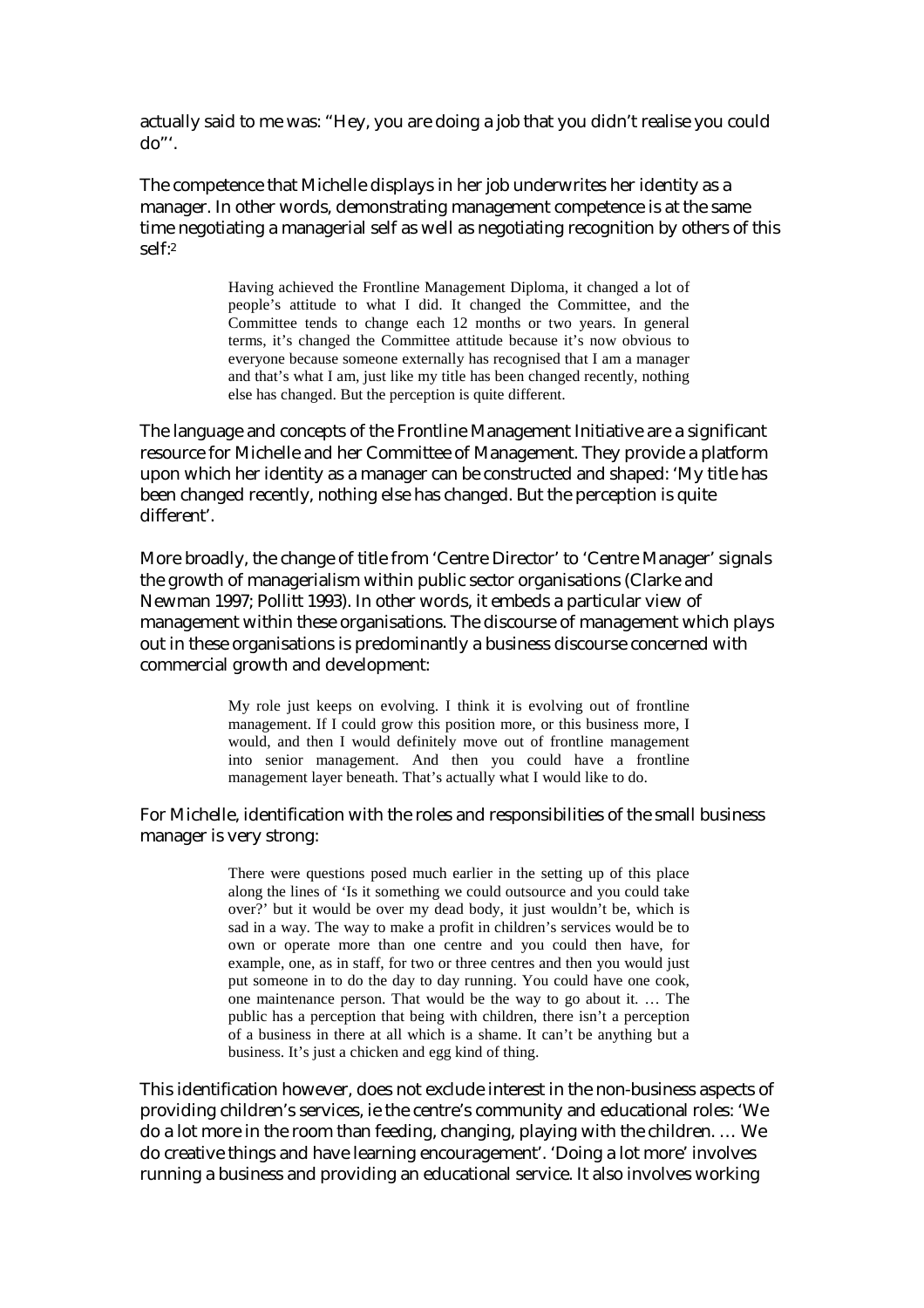these seemingly disparate practices together. In Michelle's words, 'It's just a chicken and egg kind of thing'.

#### *Kim's story: 'You end up being a bit more commercially focused without necessarily selling your soul'*

Kim is a project team leader within a large TAFE. His work involves managing and monitoring the delivery of full, fee-for-service programs in and to industry. In his former role as a program coordinator, Kim happened upon the FMI:

> At the time I was a program coordinator. I managed the English Language Unit at (x campus). I had been there for five or six years and ... basically (grew) it from nothing to about 70,000 student contact hours. So given the pending changes and my understanding of FMI which was reasonably limited, I figured that when I looked at the competencies I was a typical frontline manager so that was the time to do it, because by the end of that year I might not have been a program coordinator because we knew we had to pack the Unit up in two trucks and drive away.

Given the discourse of managerialism that permeates public sector organisations (Clarke and Newman 1997) such as the TAFE in which Kim works, commercial and business values tend to prevail. Among other things, managerialism involves strengthening management functions, including the establishment of new planning systems that utilise target setting processes, performance indicators, merit pay and appraisal. The FMI, and Kim as a graduate of the FMI, are caught up in this discourse:

> I would say that my planning skills are not so much better but that I plan more. So I see planning much more as an integral part of doing the job. … That for me is the key thing. The other thing would be … I am much less afraid of and tentative about feedback in terms of when I was managing feedback from team members and feedback to team members. I suppose I am less likely to feel like everyone has to like me all the time and that feedback is about that.

#### Something of the pervasiveness of the discourse of managerialism within this TAFE emerges in the following account by a senior manager of the benefits of the FMI:

I think it highlighted for the people that work in OH&S and people managing them, I think it highlighted the fact that we didn't have the background to be able to manage our business in that area. And I think in financial management as well. I think they are two areas that seemed to show up for a lot of participants in FMI and I think generally people's capability in terms of financial management has improved. I think that has been a benefit. … I think also that sort of understanding and need to integrate a whole lot of things. Financial management is one, but strategic planning and performance management, about trying to have a complete kit-bag of things to be able to manage. I think that's the other thing that people probably learnt and I think has helped the organisation.

#### The discourse and practice of managerialism is not unacceptable to Kim:

To me, when you do it (the FMI), all of a sudden instead of staying within your 1970s cloak and going: 'Ooh we shouldn't have to make profit', you actually just understand: 'Well of course, it has to pay for itself'. Whatever you do has to pay for itself. So you end up being a bit more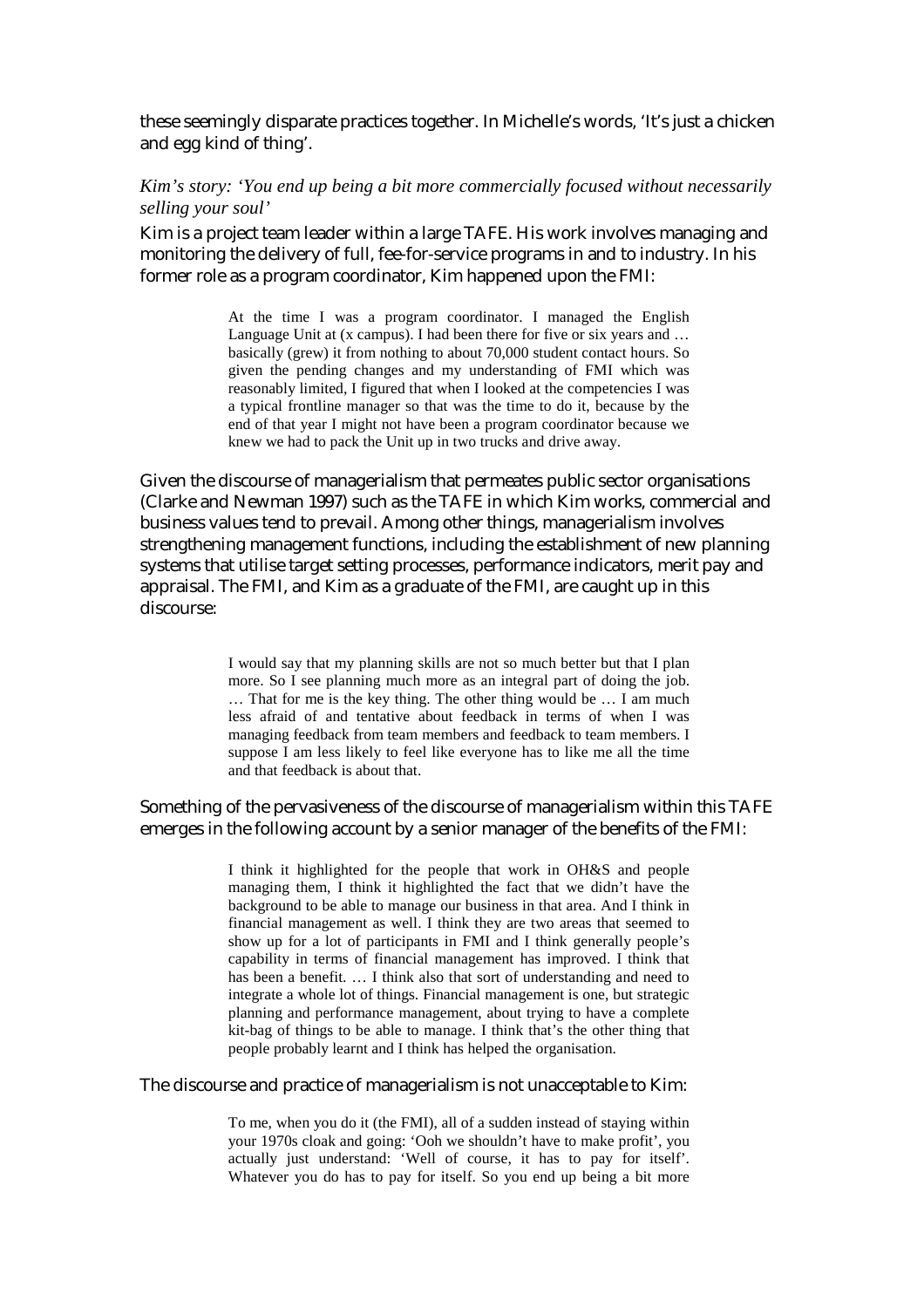commercially focused without necessarily selling your soul. So you just end up with an understanding of what management is. It doesn't matter who you work for or what you do. (Participant)

Not unlike Michelle above, he appears quite comfortable in a managerial role where, in essence, management means business management: 'I … basically (grew) it from nothing to about 70,000 student contact hours'. Far from giving a one-dimensional account of himself however, Kim's positioning is circumspect and strategic. The identity he presents at work is flexible or, better perhaps, partial (Flecker and Hofbauer 1998). Thus, he understands himself as 'a bit more commercially focused without necessarily selling (his) soul'. The ambivalence of his positioning emerges in this comment:

> The basic tool and the basic competencies are excellent. I think it is really terrific. If it is done reasonably well, then it does have all these organisational implications which aren't just about stirring. They can be really constructive and they assist in putting responsibility where it should be. Whether that's up, down, or in the middle, it makes no difference. We ran an FMI project at a TAFE in Gippsland. We ran it for them. What they did was the CEO did it first, then his general manager did it, and each time one completed it, they would become coaches for the next level. Fantastic. Not many organisations are brave enough to do it that way.

And, again in the following:

I think (FMI) was also inadvertently a way of making us be much more outward looking so taking on some understanding about how the rest of the world works. Moving away from just being an education bureaucracy through to a real life business that's got to manage.

Importantly, the move away from 'being an education bureaucracy through to a real life business' is not total: the qualifier 'just' would seem to suggest that Kim maintains a focus on educative work in his managerial role.

As a result of participating in the FMI, Kim has formed a new managerial self in the form of 'fire prevention officer':

> (The FMI) provides definition and parameters around what frontline management really is. It made me shift from seeing my job as someone who ran around with a fire extinguisher in the back pocket putting out spot fires all day every day, to someone who was a bit more of a fire prevention officer, who did a bit more planning, saw planning as a way to avoid that, and it meant that I didn't have to run on adrenalin quite so much.

Kim's identity as a 'fire prevention officer' derives from his need to reduce 'run(ning) on adrenalin'. A personal need is answered by a professional practice (doing 'a bit more planning'). The contrariness evident in the comments above presents itself again. The work of identity is ongoing and pervasive. Kim's identity as a manager appears to be an ongoing negotiation of points of identification: running on adrenalin and doing a bit more planning; adopting a commercial focus and selling your soul; moving away from educational bureaucracy and moving to real-life business.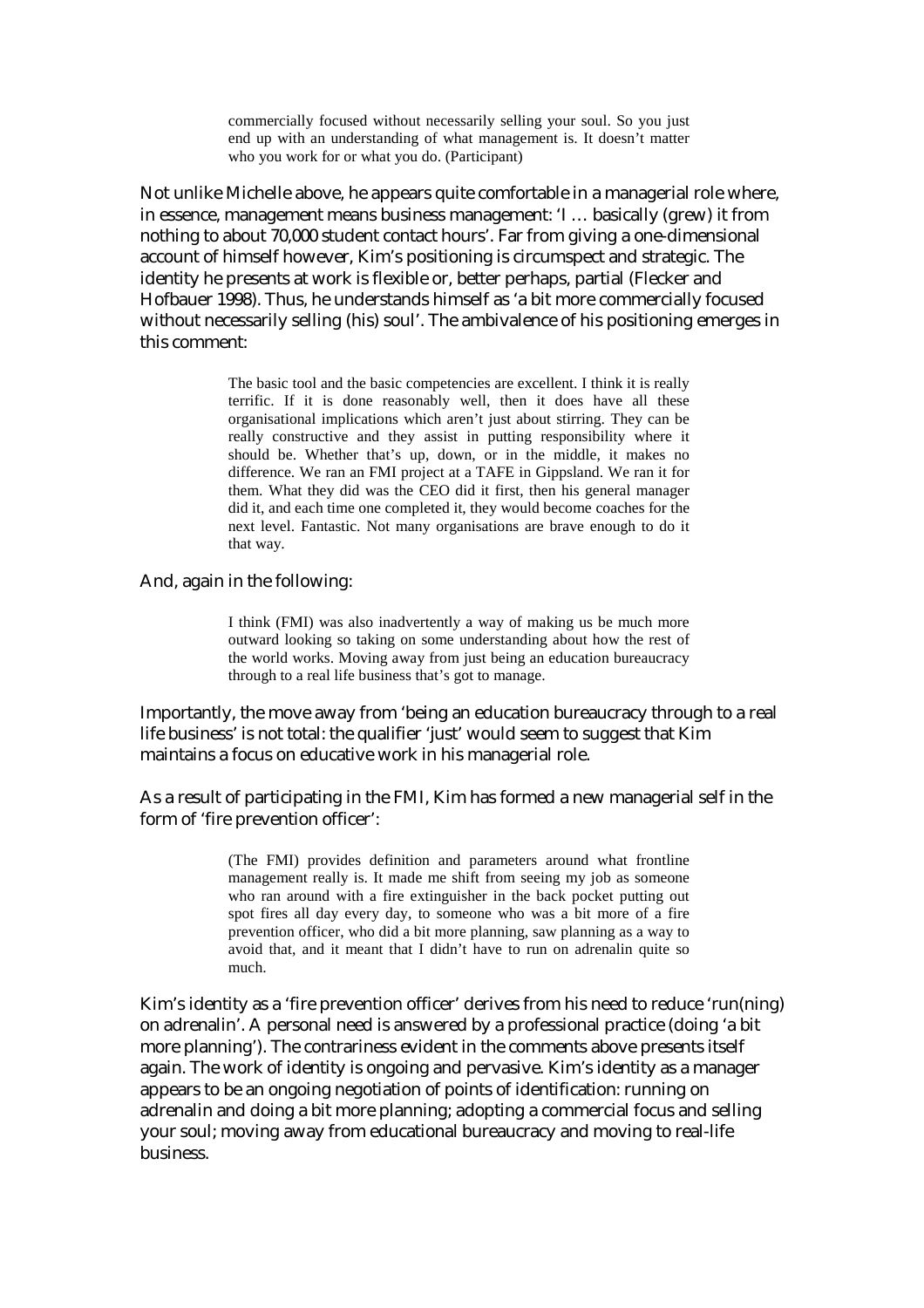## **Author's note**

The selections from the interview data which have been made illustrate the idea that 'identity exists not as an object in and of itself but in the constant work of negotiating the self' (Wenger 1998, p 151). From a postmodern research perspective (see Usher 1999, for discussion of this perspective), the story being told through the two case studies is one of strategic and partial positioning within discourses which draw on contemporary meanings of management, but also on other meanings, eg meanings in and around education, community expectations and professional practice. In analysing these accounts of practice, what emerges is a complex image of managers actively exploring the indistinctness of their role boundaries and constructing various identity positions, including that of business manager, strategic planner, coach, educator, learning leader, professional developer and organisational developer. Thus, as a project team leader, Kim both manages and monitors programs and leads learning and development within these programs:

> (X company) is a typical program. X would have a case load and I would have a case load and we see those people on a one-to-one basis to get them ready for assessment and then to follow through with any individual development after assessment.

According to Suchman (2000, p 3), change is always in process at the front lines and frontline managers are 'ideally positioned to be informed agents of change'. Frontline managers fill critical positions within organisations. Arguably, critical positions need to be filled in critical ways. The practice of positioning critically forms one of these ways. This practice might be thought an identity practice. It is an important practice in the production of the identity 'informed agent of change'.

## **Notes**

- 1. This table is an adaptation of material in The Frontline Management Development Kit. Published and sold by Prentice Hall Australia, this Kit is available in a boxed set including five books plus access to an interactive website. See Australian National Training Authority (1998, p 6).
- 2. In the practice-theoretical tradition (Chaiklin and Lave 1993; Wenger 1998), competence and identity are intricately entangled. 'Membership in a community of practice translates into an identity as a form of competence' (Wenger 1998, p 153). In this tradition, learning in practice means negotiating an identity (ie learning is not just the acquisition of skills/competencies).

## **References**

Australian National Training Authority (1998) Frontline Management Initiative. Sydney, New South Wales: Prentice Hall.

Chaiklin S and Lave J (eds) (1993) Understanding practice: perspectives on activity and context. Cambridge and New York: Cambridge University Press.

Clarke J and Newman J (1997) The managerial state. London: Sage.